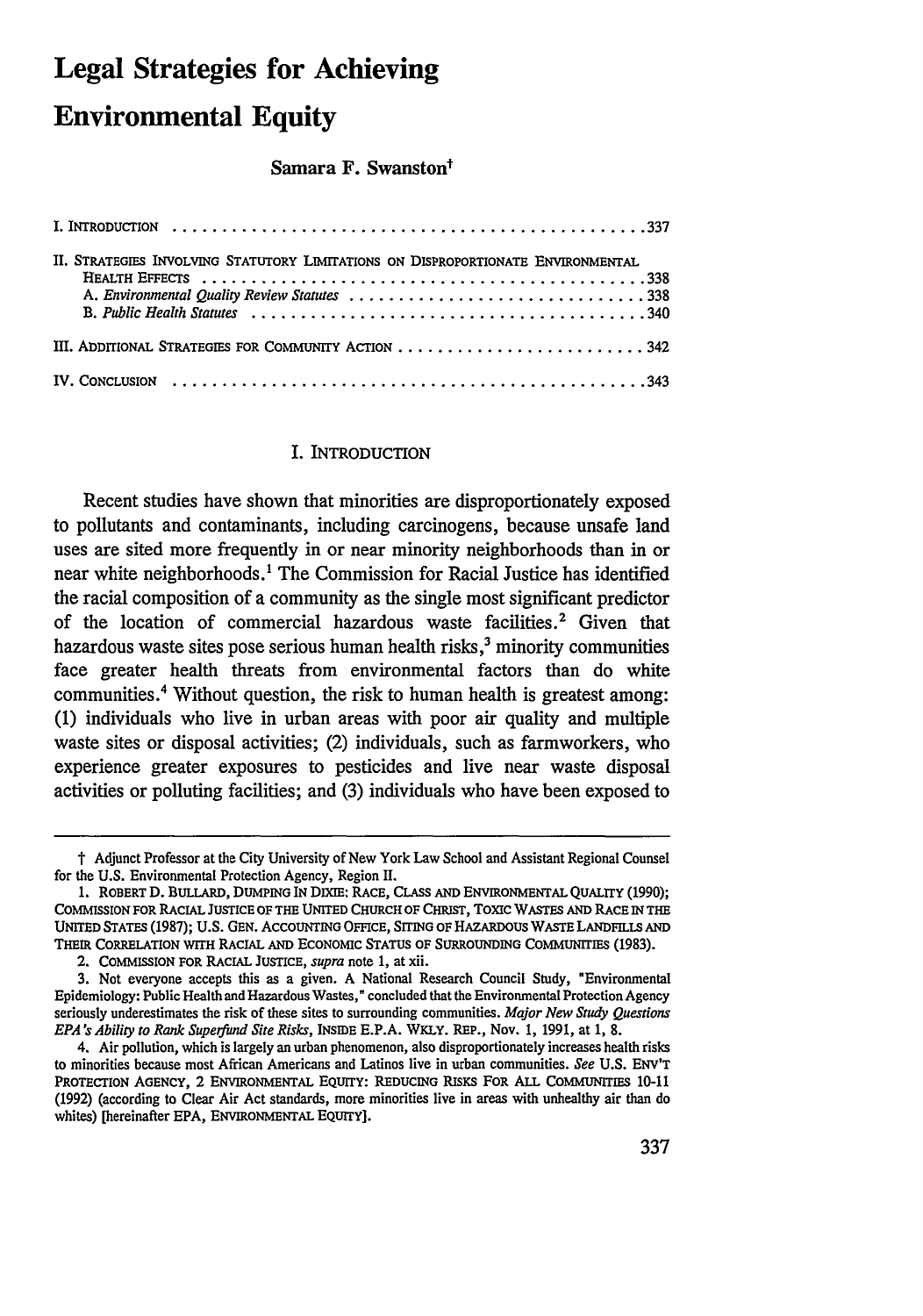hazardous substances and are more biologically susceptible to environmentally induced disease or injury.<sup>5</sup> Minorities are disproportionately represented in each of these groups.<sup>6</sup>

Courts have been reluctant to recognize a constitutional right to a healthy working and living environment. Legal challenges under the equal protection and due process clauses of the 14th Amendment or under federal antidiscrimination statutes have not been successful thus far, despite evidence of racially motivated decision making.7 As Robert D. Bullard notes, "waste facility siting practices that disproportionately affect minority communities **.. .**are not illegal"' **-** at least not because they stem from racism.

Nevertheless, racially motivated environmental decisions that create disproportionate health risks in minority communities may well be illegal for other reasons. This paper explores several alternative legal strategies that can help reduce the disproportionate impact of facility siting and other decisions upon the health of minorities and the poor. Part **H** of this paper analyzes the provisions of environmental quality review statutes and public health statutes that communities can invoke to challenge siting decisions. Part III discusses additional proposals for community action, including citizen suits under several federal environmental statutes and community challenges to zoning laws. Legal strategies such as these may offer minority communities the best hope for achieving environmental equity.

## II. **STRATEGIES** INVOLVING STATUTORY LIMITATIONS **ON DISPROPORTIONATE ENVIRONMENTAL HEALTH EFFECTS**

## *A. Environmental Quality Review Statutes*

Twenty-four states have enacted environmental quality review statutes modeled on the National Environmental Policy Act (NEPA).<sup>9</sup> These statutes

<sup>5.</sup> EPA, 1 **ENVIRONMENTAL EQUITY,** *supra* note 4, at 14-17.

*<sup>6.</sup> Id.* at 12-13.

*<sup>7.</sup> See, e.g.,* Bean v. Southwestern Waste Management Corp., 482 F. Supp. 673, 680 (S.D. Tex. 1979) (preliminary injunction denied because plaintiffs did not establish substantial likelihood of proving that decision to grant waste site permit was racially motivated), *aff'd,* 782 F.2d 1038 (5th Cir. 1986); East-Bibb Twiggs Neighborhood Ass'n v. Macon-Bibb Planning and Zoning Comm'n, 662 F. Supp. 1465, 1469 (M.D. Ga. 1987) (plaintiffs alleged that defendant's grant of waste landfill permit was motivated by race; court found that equal protection claim was properly before court); East-Bibb Twiggs Neighborhood Ass'n v. Macon-Bibb County Planning and Zoning Comm'n, 706 F. Supp. 880, 884 (M.D. Ga. 1989) (same court held that evidence was insufficient to establish that defendant's decision was motivated by race), *aff'd* 896 F.2d 1264, 1267 (1lth Cir. 1990); Wendy R. Brown, *Strategy Group Workshop: Law, in* PROORAM **GUIDE TO THE FIRST NATIONAL PEOPLE OF** COLOR **ENVIRONMENTAL LEADERSHiP** SUMMrr **31, 32-33** (Commission for Racial Justice of the United Church of Christ ed., **1991).**

**<sup>8.</sup>** Robert **D.** Bullard, *Race and Environmental Justice in the United States, in this issue,* at **319,** 334. **9.** Jeffrey T. Renz, *The Coming ofAge of State Environmental Policy Acts, 5* **PUB. LAND** L. REV. 31, 31 (1984).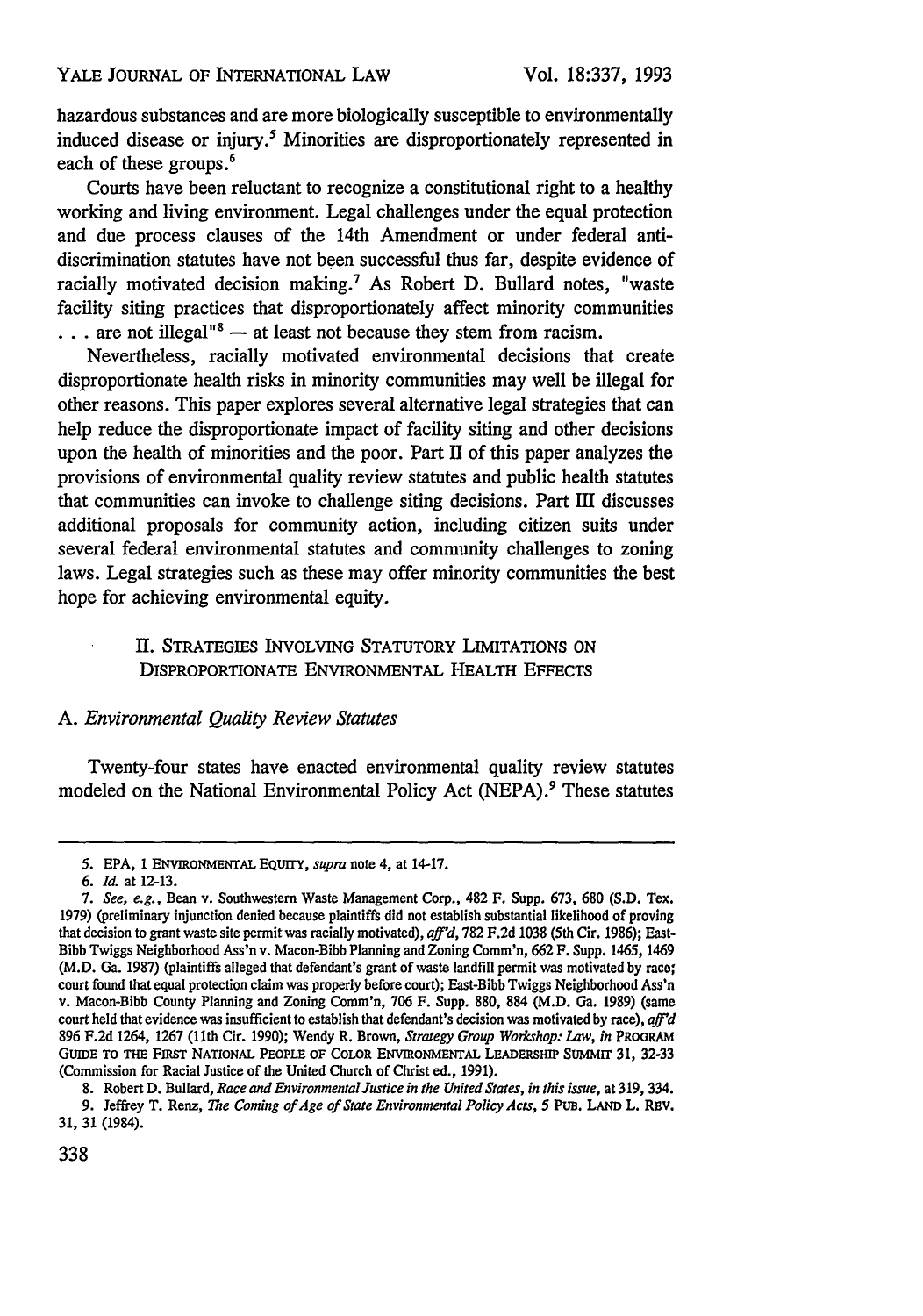#### *Environmental Equity*

provide a legal basis to challenge siting decisions and other practices. For example, a little-used statutory provision in New York's State Environmental Quality Review Act  $(SEOR)^{10}$  can be invoked to block facility siting in areas already inundated with industrial or solid waste. SEQR allows a local agency to designate a specific geographic area within its jurisdiction as a Critical Environmental Area (CEA) if the area is an exceptional "benefit or threat to human health."<sup>11</sup> Areas designated as CEAs are invariably unique natural settings that offer benefits to human health. Research discloses no instance in which an area inundated with noxious and unhealthy uses was designated as a CEA because it posed a threat to human health. Yet there is no reason why detrimentally affected minority communities cannot be designated as CEAs as well. According to SEQR, no agency may implement a decision likely to have a significant effect upon the environment in a CEA without preparing an environmental impact statement  $(EIS)$ .<sup>12</sup> SEQR also mandates that agencies responsible for approving proposals concerning a CEA certify that the proposal minimizes adverse environmental effects and contains adequate mitigative measures.<sup>13</sup> If an agency rejects a proposal, it must provide a statement of the facts and conclusions relied upon to support its decision.<sup>14</sup>

An EIS required under SEQR should consider the cumulative environmental impact of all local facilities permitted to discharge pollutants, including the one proposed. Relevant data can be obtained from the Toxic Release Inventory, an Environmental Protection Agency (EPA) database to which companies are required to disclose annually the nature and volume of toxic substances they release into the environment.

Case law requires that proper administrative reviews under SEQR and similar statutes take a "hard look" at the relevant environmental concerns and consequences.<sup>15</sup> In reality, however, environmental impact statements rarely, if ever, consider cumulative or disproportionate health impacts. The failure to consider these factors may leave an EIS vulnerable to legal attack. In a 1986 case, *Chinese Staff Workers v. City of New York,* New York's Court of Appeals ruled that the city had not complied with SEQR's mandate because

- **13.** N.Y. COMP. CODES R. & REGS. tit. 6, § 617.9(c)(3), (4) (1992).
	- 14. *Id. §* 617.9(d) (1992).

**<sup>10.</sup>** N.Y. CoMP. **CoDEs** R. & **REGS.** tit. 6, **§ 617** (1992).

<sup>11.</sup> N.Y. COMP. CoDEs R. & **REGS.** tit. 6, § 617.4(h)(1)(i) (1992).

<sup>12.</sup> While NEPA does not contain an analogous provision allowing designation of CEAs, NEPA does mandate that its impact statements consider "adverse environmental effects." 42 U.S.C. § 4332(2)(C)(ii); 40 C.F.R. § 1508.8(b) (1991) (defining "effects" to include reasonably foreseeable health impacts).

<sup>15.</sup> Kleppe v. Sierra Club, 427 U.S. 390, 410 n. 21 (1976) ("The only role for a court is to insure that the agency has taken a 'hard look' at environmental consequences."); Maryland-Nat'l Capital Park & Planning Comm'n v. United States Postal Serv., 487 F.2d 1029, 1040 (D.C. Cir. 1973) (listing questions court may ask to determine if agency has offered convincing reasons why impact statements are insignificant); Jackson v. New York Urban Dev. Corp., 67 N.Y.2d 400, 417 (1986) (courts may review agency procedures and records to determine whether agency identified relevant areas of environmental concern, took "hard look" at them, and made 'reasoned elaboration of basis for decision').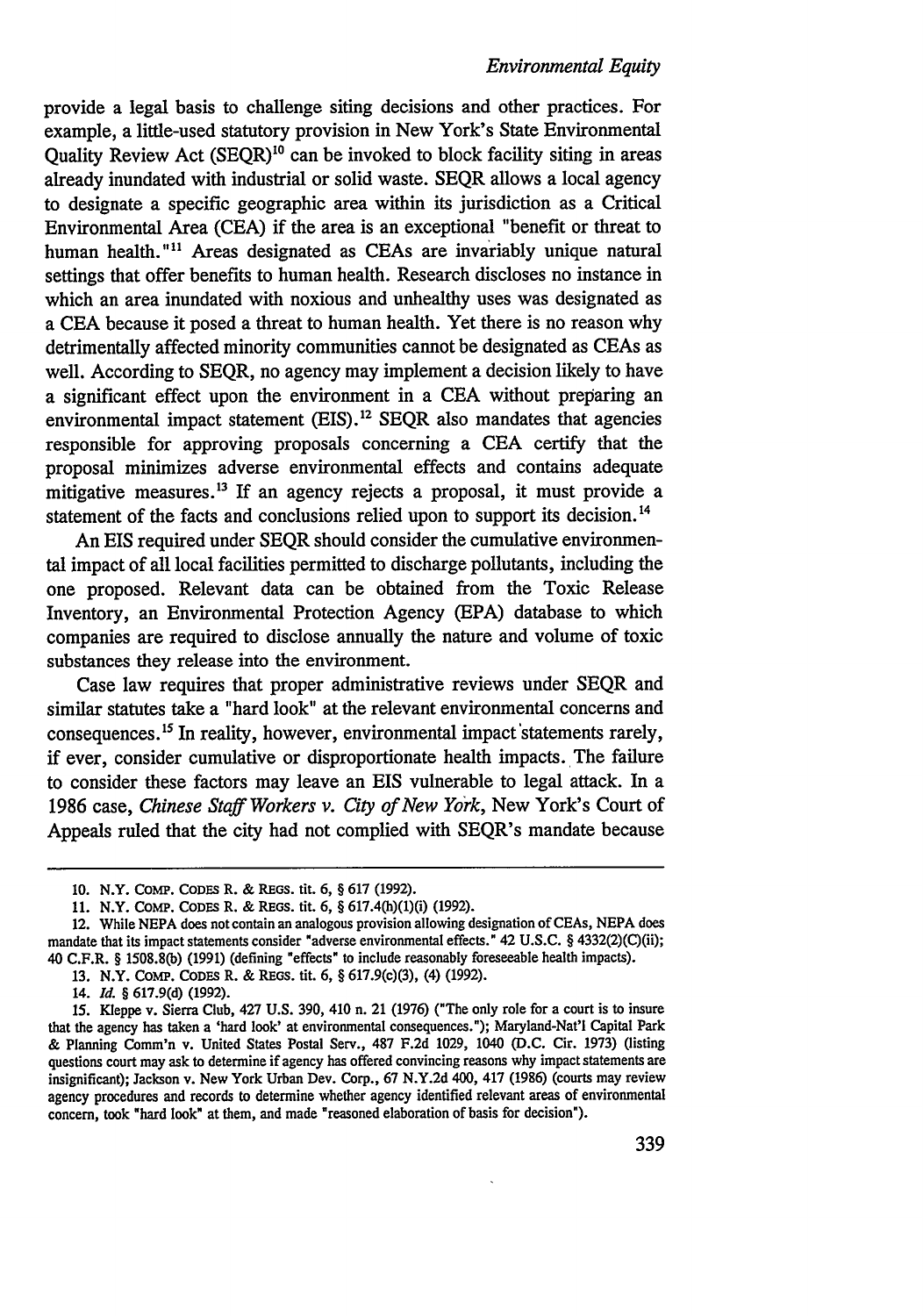the city had not considered several relevant environmental factors before issuing a special permit for development.16 Those "relevant factors" included existing patterns of population concentration, neighborhood character, and long-term secondary displacement of residents and businesses. The court also held that the EIS should consider the possible impact of other planned buildings on the community. $^{17}$ 

Just as an Asian community raised secondary displacement as a relevant environmental factor by bringing a SEQR lawsuit in *Chinese Staff Workers,* other aggrieved minorities should raise cumulative, disproportionate, and foreseeable health effects as relevant environmental factors when unwelcome land uses are proposed for their communities. Indeed, evidence suggests that the EPA increasingly views cumulative and disproportionate health effects as relevant environmental factors. A recent issue of **INSIDE** EPA noted that the EPA will be examining the cumulative exposure that minorities face because "total exposure to many different sources of pollution may result in health problems that would not occur if only a single pollution exposure were occurring. **"Is** According to agency sources, **EPA** opposition to a new waste incinerator could arise where a local community "already face[s] too high an exposure from various sources."<sup>19</sup>

## *B. Public Health Statutes*

Public health statutes may provide another means for achieving more equity in the environmental decision-making process. Minority communities may invoke these statutes to pressure agencies to assess the cumulative health effects of exposure to pollutants and to consider those effects in their decisions. For example, safeguarding the health of mothers and children and providing prenatal care in low-income communities are important governmental concerns, regulated extensively in New York's Public Health Law and in federal statutes.<sup>20</sup> Section 2522 of the New York Public Health Law authorizes comprehensive prenatal health care services, including health education and prenatal risk assessments.<sup>21</sup> However, prenatal risk assessments generally have not focused on environmental pollutants to which the fetus may be exposed unintentionally. Studies show that exposure to pollutants poses a greater threat to a developing fetus than to an adult because of distinct physiological differences, such as the greater capacity of an adult's liver to

<sup>16.</sup> Chinese Staff & Workers Ass'n v. City of New York, 68 N.Y.2d 359, 368 (1986).

**<sup>17.</sup>** *Id.* at 367.

**<sup>18.</sup>** *EPA Efforts to Cut Minority Pollution Risks Could Push Tighter Regs, Staff Say,* INSIDE E.P.A. WKLY. REP., Nov. 8, 1991, at 12.

**<sup>19.</sup>** *Id.*

<sup>20.</sup> N.Y. PuB. HEALTH LAW **§§ 2500-2529** (McKinney Supp. 1992); 42 U.S.C. **§ 285(g) (1989).**

<sup>21.</sup> N.Y. PuB. **HEALTH LAW § 2522.1(b),** (d) (McKinney Supp. 1992).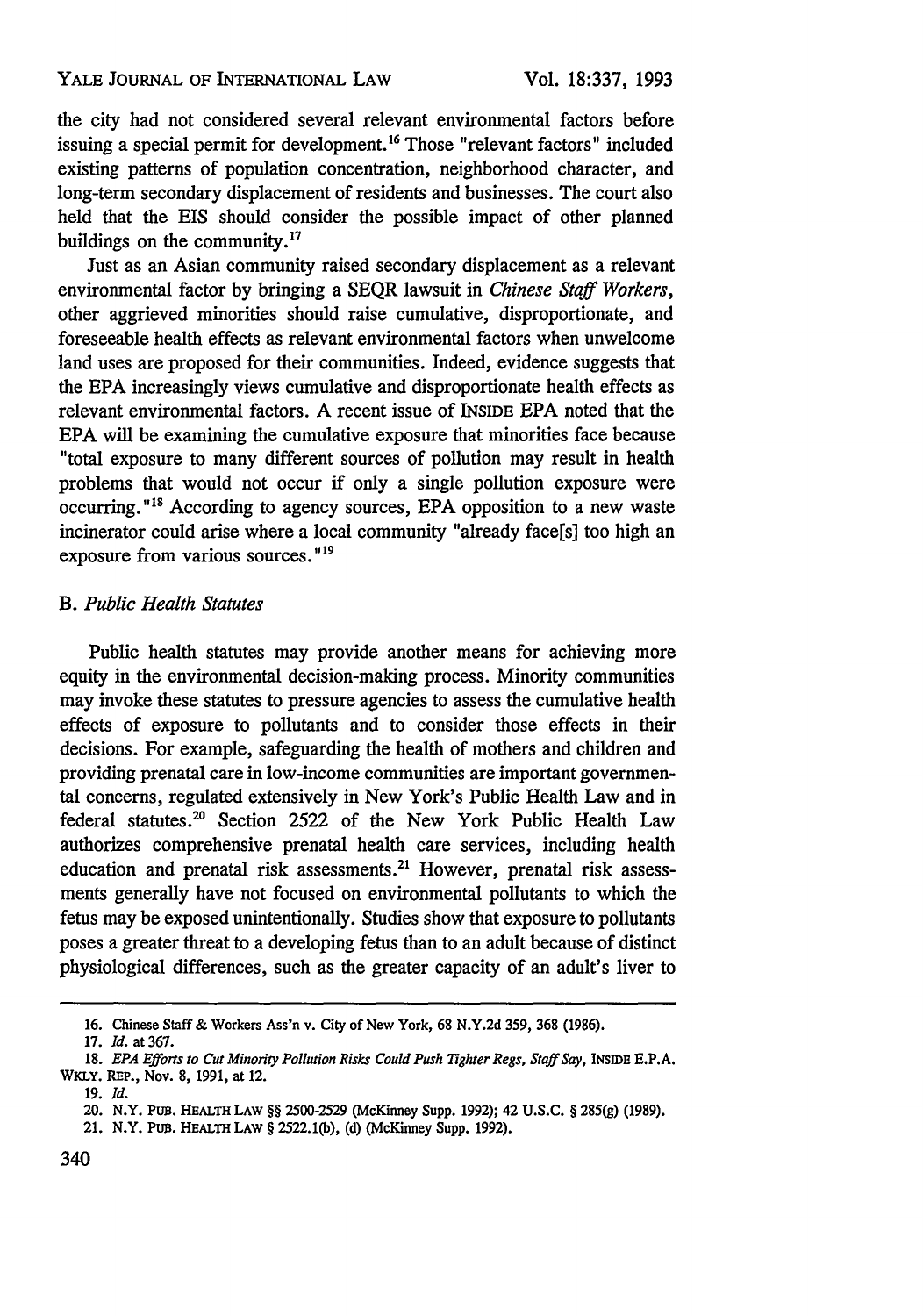#### *Environmental Equity*

metabolize foreign substances.<sup>22</sup> New York state authorities that supervise prenatal, maternal, and child health care services have a duty to establish minimum standards for those services in accordance with accepted medical practices.<sup>23</sup> However, the standards they have established generally do not take into account the greater threat that environmental pollutants pose to immature immune systems. A number of environmental pollutants  $-$  including aluminum, benzene, cadmium, copper, fluorine, lead, mercury, and polychlorinated biphenyls (PCBs)  $-$  cause birth defects.<sup>24</sup> Furthermore, physiological changes occurring during pregnancy place pregnant women at greater risk of suffering harmful effects from exposure to pollutants.<sup>25</sup> In order to satisfy fully the goals of the Public Health Law, the government should inform poor women and women of color of these risks.

Federal public health statutes may also help achieve environmental equity. For example, the Health Research Extension Act of 1985 created the National Institute of Child Health and Human Development to conduct and support research and training, and to disseminate information on maternal health, prenatal development, and child health and development.26 One of the Institute's tasks is to coordinate and promote programs "concerning the prevention of health problems of mothers and children."27 Environmental activists should encourage the Institute to expand its research on the threat that environmental pollutants pose to fetuses, children, and pregnant women. Assessing the adequacy of pre- and postnatal care for low-income pregnant women, mothers, and infants is also within the jurisdiction of the National Commission to Prevent Infant Mortality.<sup>28</sup> This commission has the authority to recommend to Congress and the President legislative changes designed to increase the federal role in preventing infant mortality.29 The duties of this commission can reasonably be construed to include assessing cumulative health risks due to environmental inequities.

Finally, a federal statute that does not focus on public health provides a good means of obtaining health assessment studies that may be used to fight environmental disparities. The Comprehensive Response Compensation and Liability Act (CERCLA) specifically authorizes state and local governments and the Agency for Toxic Substances and Disease Registry to perform health

<sup>22.</sup> EDWARD **J.** CALABRESE, POLLUTANTS **AND HIGH** RISK GRouPs: **THE** BIOLOGICAL BASIS OF **INCREASED** HUMAN SUSCEPTIBILITY TO ENVIRONMENTAL **AND** OCCUPATIONAL POLLUTANTS 5 **(1978).**

**<sup>23.</sup>** N.Y. PUB. HEALTH LAW § 2500.2 (McKinney Supp. 1992).

<sup>24.</sup> CALABRESE, *supra* note 22, at 5.

*<sup>25.</sup> Id. at* 24.

<sup>26.</sup> Pub. L. No. 99-158, § 448, 99 Stat. 820, 856 (codified at 42 **U.S.C.** § 285(g) (1988)).

**<sup>27.</sup>** 42 **U.S.C.** § 285(g)-3(a) (1988).

**<sup>28.</sup>** Pub. L. No. 99-660, § 204(a)(1), **100** Stat. 3752 (1986) (codified at 42 U.S.C. § 285(g) note (1988)).

**<sup>29.</sup>** Pub. L. No. 99-660, § 204(b)(2), **100** Stat. 3752 (1986) (codified at 42 **U.S.C.** § 285(g) note (1988)).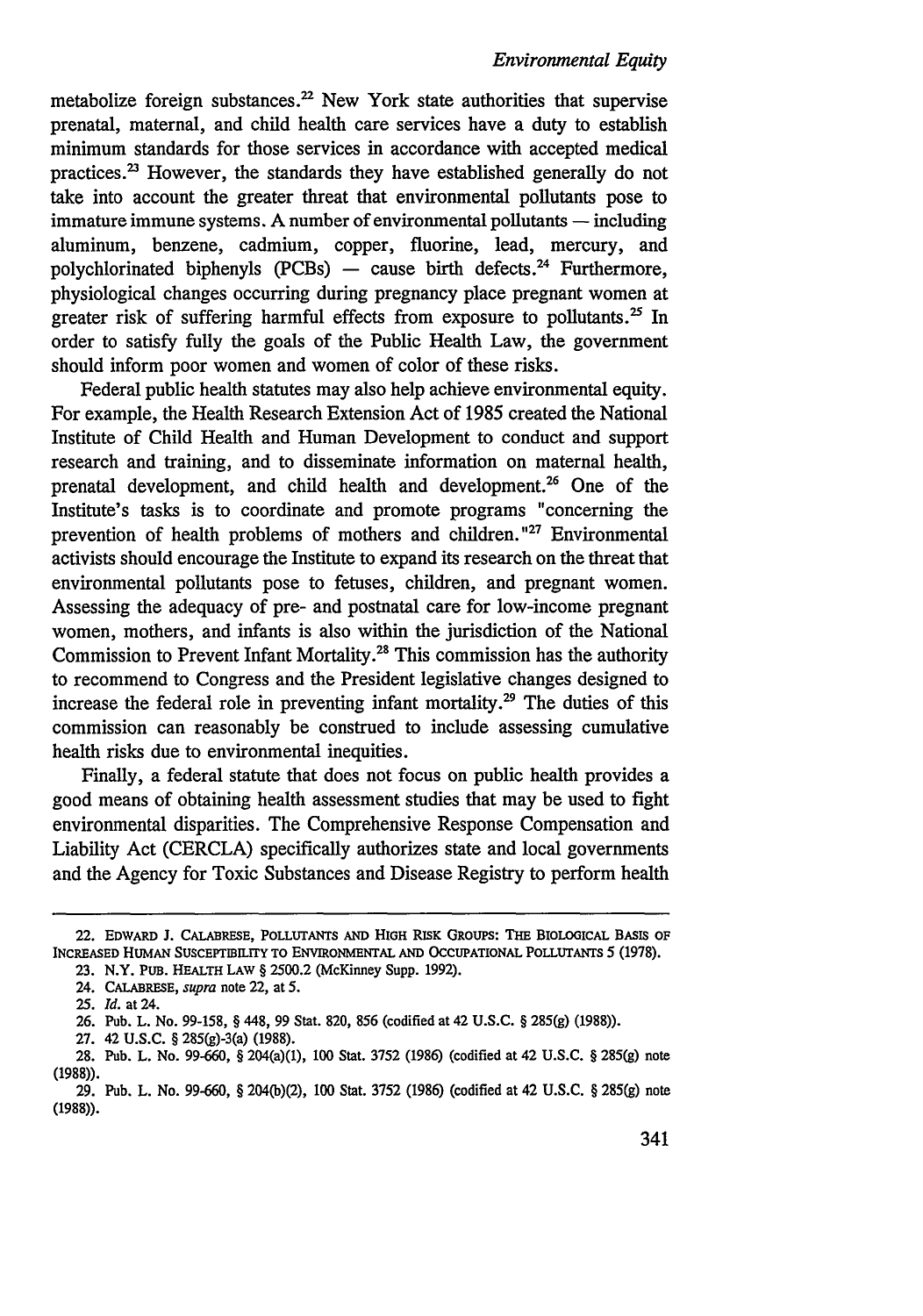assessments where individuals have been exposed to hazardous substances.<sup>30</sup> These studies may be used to help prove that particular communities are disproportionately affected by environmental toxins.

### Im. **ADDITIONAL** STRATEGIES FOR COMMUNITY ACTION

Since various factors may combine to magnify risks, environmental studies should characterize disproportionately affected communities by age, gender ratios, racial background, nutritional status, and general health status. This information can help regulatory agencies select priorities for risk reduction. For example, high percentages of African Americans live in areas that do not comply with Clean Air Act standards on particulate matter, carbon monoxide, ozone, sulfur dioxide, and lead.<sup>31</sup> Furthermore, a high percentage of African Americans suffer from glucose-6-phosphate dehydrogenase (G-6-PD) deficiency, a genetic disease whose victims are at high risk for suffering a hemolytic crisis following short periods of exposure to breathable ozone.<sup>32</sup> People within urban communities  $-$  where ozone levels tend to be highest<sup>33</sup> **-** who have G-6-PD deficiencies are subject to even greater health risks than  $f$ ellow residents<sup>34</sup> and would, therefore, warrant greater regulatory protection.

Once communities and individuals subject to the highest risks are identified, education can play a critical role. If trained to monitor environmental notice mechanisms (such as legal notices in newspapers and entries in the Federal Register) and to focus on existing polluting facilities, residents can have a greater say in environmental decisions. Funding for such educational activities is already available from various sources, including the National Environmental Education Act of **1990."5**

Community activists can also be trained to bring citizen suits. Many federal environmental statutes, including CERCLA,<sup>36</sup> the Clean Water Act,  $37$  the Clean Air Act,  $38$  the Toxic Substances Control Act,  $39$  the Resource

**36.** 42 **U.S.C.** § 9659 (1988).

**<sup>30.</sup>** 42 **U.S.C.** § 9604(i) (1988).

<sup>31.</sup> EPA, 1 ENVIRONMENTAL EQUrrY, *supra* note 4, at 13-14.

**<sup>32.</sup> EPA,** 2 ENVIRONMENTAL EQtrrry, *supra* note 4, at 13, 49.

<sup>33.</sup> *Id.* at 13.

<sup>34.</sup> CALABRESE, *supra* note 22, at 197. G-6-PD deficient individuals are at even greater risk if they are also deficient in Vitamin **C,** Vitamin **E,** or selenium. African Americans suffer more frequently from such nutritional deficiencies than the general population. CALABRESE, *supra* note 22, at 167.

**<sup>35.</sup>** National Environmental Education Act, Pub. L. No. 101-619, 104 Stat. 3325 (1990) (codified at 42 U.S.C. § 5501 (Supp. II 1990)).

**<sup>37.</sup>** 33 **U.S.C.** § 1365 (1988).

<sup>38. 42</sup> **U.S.C.** § 7604 (1988).

<sup>39. 15</sup> U.S.C. § 2619 (1988).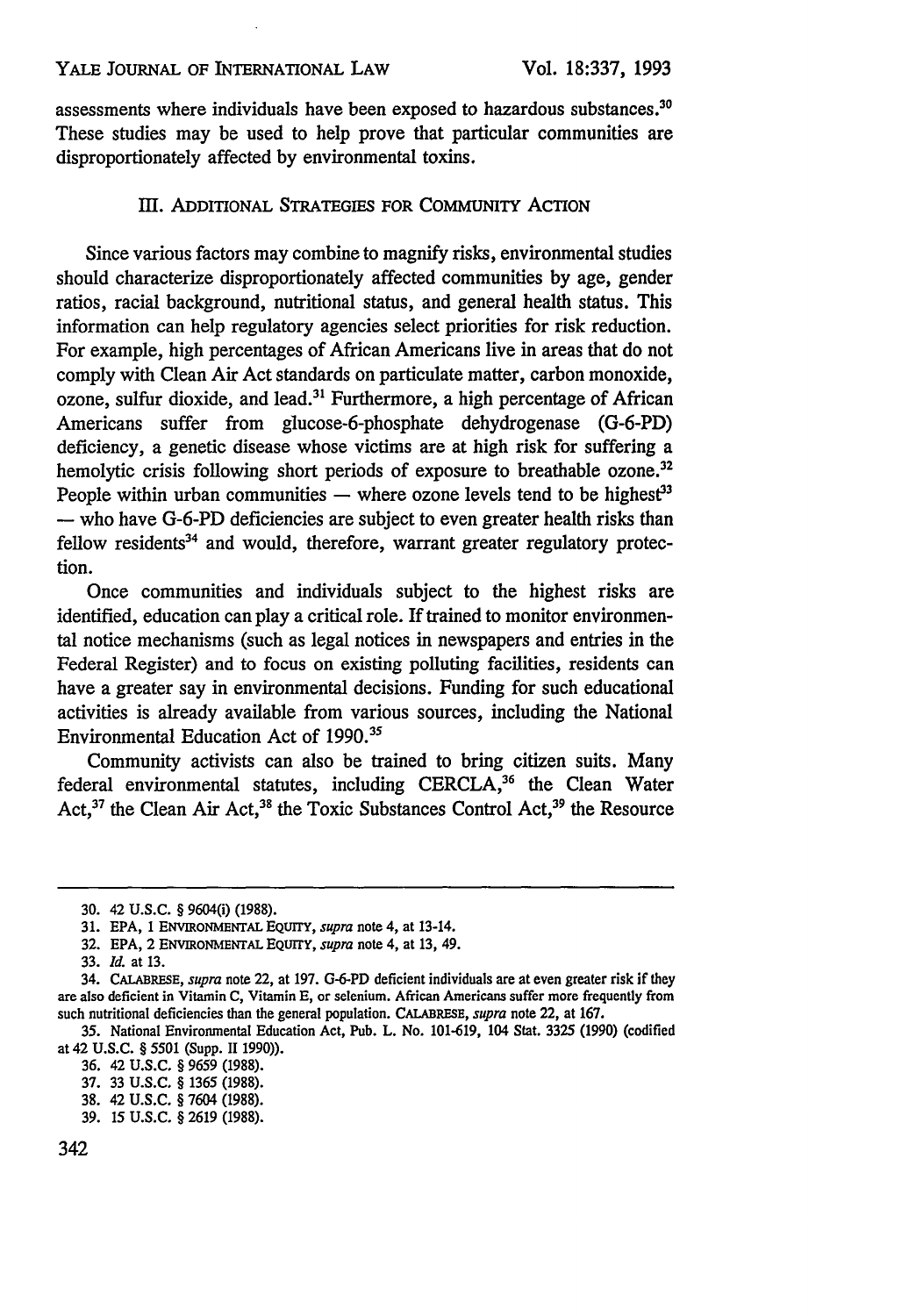Conservation and Recovery Act,<sup>40</sup> and the Safe Drinking Water Act<sup>41</sup> contain provisions on which such suits could be based.<sup>42</sup> Such suits may allow courts to recognize and address disproportionate environmental health risks in the context of statutory violations without having to decide whether a federal constitutional right to a healthy living and working environment exists.

Community activists should also be encouraged to attack zoning laws, because these laws can have a significant impact on siting decisions.<sup>43</sup> Zoning laws that allow residential and industrial properties to coexist increase the burden on minority communities that tend to live in such areas. Governmental authorities must be confronted with evidence that siting more noxious facilities in mixed zoning areas will create unacceptable health risks or exacerbate existing environmental health problems. Such evidence should prompt governmental authorities to consider upzoning. Again, cumulative exposures and disproportionate risks documented by health assessment studies are essential to building a case for government action.

Finally, minority communities should recognize that pollution prevention, recycling, and solid waste reduction programs are the most effective long-term strategies for reversing the environmental trends in their communities. Therefore, minority businesses should be encouraged to enter the pollution prevention field.<sup>44</sup> However, even minority communities in desperate need of economic development opportunities should eschew waste management enterprises such as hazardous waste abatement or asbestos removal, which may add to the exposures they already face, in favor of pollution prevention opportunities.

#### IV. CONCLUSION

Several states provide a constitutional right to a healthy living and working environment.<sup>45</sup> However, most state constitutions do not provide this right.<sup>46</sup> States have not yet recognized that the protection of people from a harmful and degraded environment is a significant constitutional concern.

Legal strategies to achieve environmental equity cannot wait for states or the federal government to acknowledge the illegality and immorality of

<sup>40. 42</sup> U.S.C. § 6972 (1988).

<sup>41. 42</sup> **U.S.C.** § 300j-8 **(1988).**

<sup>42.</sup> For example, in one such suit, a federal court fined a paper mill almost \$1 millon for violating the Clean Water Act. Sierra Club v. Simkins Indus., Inc., 847 F.2d 1109 (4th Cir. 1988).

<sup>43.</sup> CrrY **OF** NEW YORK, TASK FORCE REPORT ON SLUDGE MAINTENANCE 2 (1991).

<sup>44.</sup> Bullard, *supra* note 8, at 334.

<sup>45.</sup> **J.B.** ZYGMUNT & ABRAM PLATER, ENVIRONMENTAL LAW **AND** POLICY: **NATURE,** LAW **AND** SociETY 412-13 (1992). The states include Illinois, Massachusetts, Michigan, and Pennsylvania.

<sup>46.</sup> New York's constitution, for example, merely provides that it is the policy of the state to protect and conserve its natural resources and scenic beauty. *Id.*